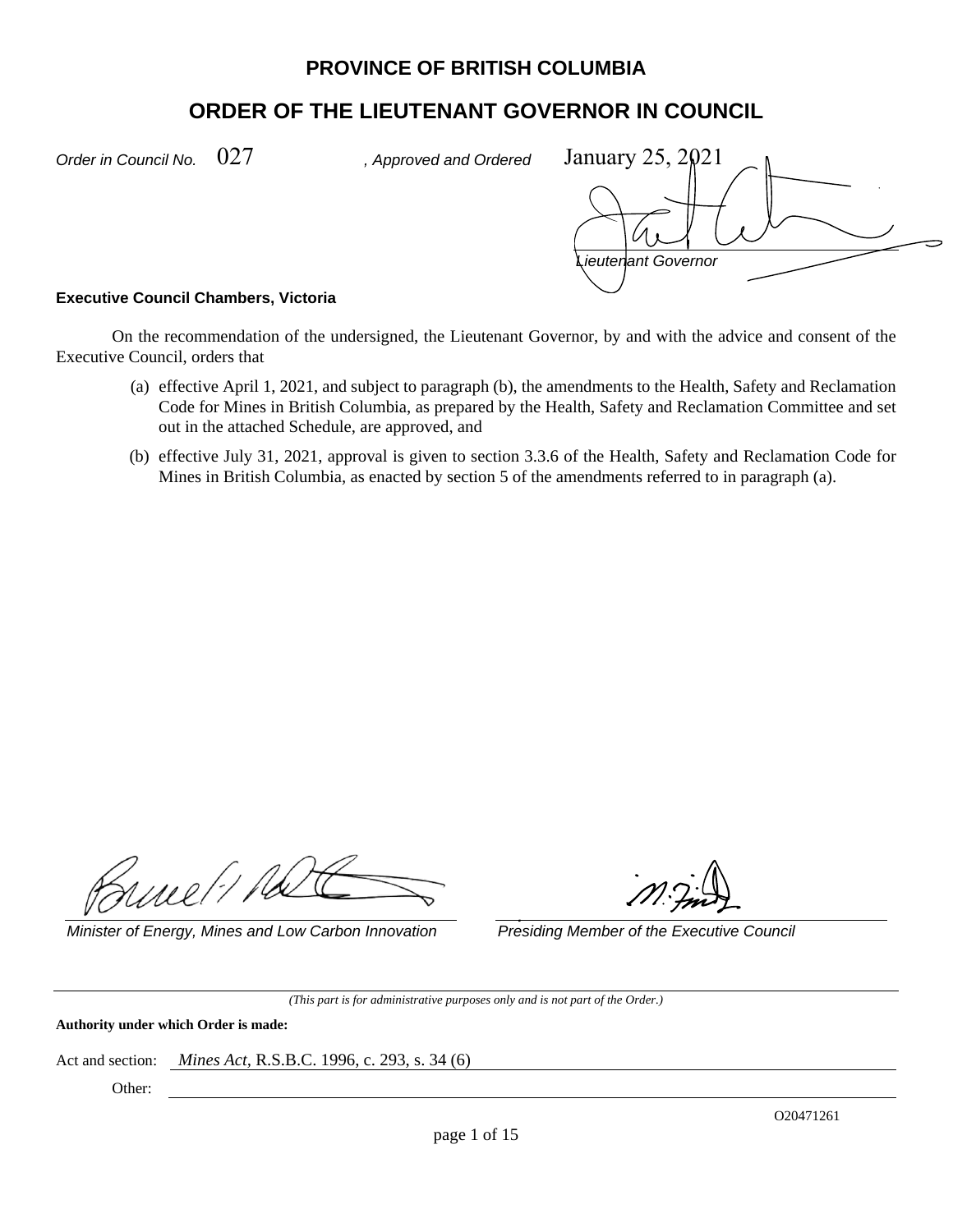# **SCHEDULE**

# *1 The definition section of the Health, Safety and Reclamation Code for Mines in British Columbia is amended*

 *(a) by repealing the definition of "bulk shipment", "container", "hazard information", "hazardous waste", "label", "manufactured article", "product identifier", "readily available", "material safety data sheet", "supplier label" and substituting the following:* 

- (a) a vessel that has a water capacity of equal to or greater than 450 L;
- (b) a freight container, road vehicle, railway vehicle or portable tank;
- (c) the hold of a ship;
- (d) a pipeline.
- "*container*" includes a bag, barrel, bottle, box, can, cylinder, drum, or similar package or receptacle.
- "*hazard information*" means information on the proper and safe use, storage, and handling of a hazardous product and includes information relating to its health and physical hazards.
- *"hazardous waste*" means a hazardous product or other substance that is acquired or generated for recycling or recovery or is intended for disposal.
- "*label*" means a group of written, printed or graphic information elements that relate to a hazardous product, which group is designed to be affixed to, printed on or attached to the hazardous product or the container in which the hazardous product is packaged.
- "*manufactured article*" means an article that is formed to a specific shape or design during manufacture, the intended use of which, when in that form, is dependent in whole or in part on its shape or design, and that under normal conditions of use will not release or otherwise cause a person to be exposed to a hazardous product.
- "*product identifier*" means, in respect of a hazardous product, the brand name, chemical name, common name, generic name, or trade name.
- "*readily available*" means, when used in connection with a SDS, present in an appropriate place and in the form of either
	- (a) a physical copy that can be handled, or
	- (b) an electronic copy,
	- that is accessible to a worker at all times.
- "*safety data sheet*" or *"SDS"* means a document that contains, under the headings that, by virtue of the regulations made under subsection 15 (1) of the *Hazardous Products Act* (Canada), are required to appear in the document, information about a hazardous product, including information related to the hazards associated with any use, handling or storage of the hazardous product in a work place.

<sup>&</sup>quot;*bulk shipment*" means a shipment of a hazardous product that is contained in any of the following, without intermediate containment or intermediate packaging: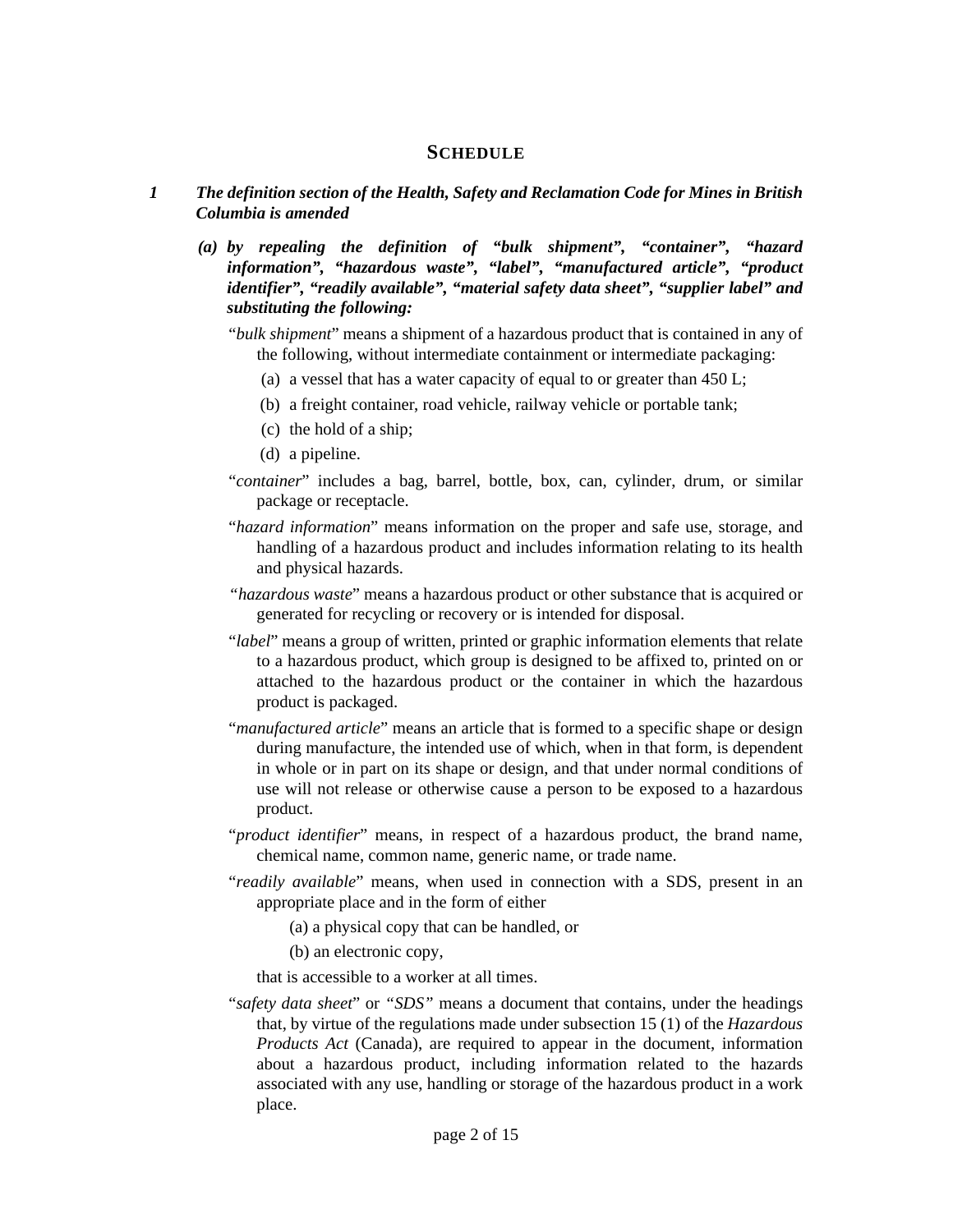- "*supplier label*" means a label provided by a supplier that contains the information elements required by the *Hazardous Products Act* (Canada).
- "*workplace label*" means a label that discloses
	- (a) a product identifier that is identical to that found on the SDS of the corresponding hazardous product,
	- (b) information for the safe handling of the hazardous product that is conveyed in a manner appropriate to the workplace, and
	- (c) that a SDS, if supplied or produced, is available. *, and*

# *(b) by adding the following definitions:*

- "*CAS registry number*" means the identification number assigned to a chemical by the Chemical Abstracts Service, a division of the American Chemical Society.
- "*direct reading atmospheric testing device*" means a tool used for detecting and measuring worker exposure to gases, vapors, aerosols and fine particulates suspended in air.
- "*fugitive emission*" means a gas, liquid, solid, vapour, fume, mist, fog or dust that escapes from process equipment, emission control equipment or from a product where workers may be readily exposed.
- "*hazardous product*" means any product, mixture, material or substance that is classified in accordance with the regulations made under section 15(1) of the *Hazardous Products Act* (Canada) in a category or subcategory of a hazard class listed in Schedule II of that Act.
- "*health professional*" means

(a) a physician who is registered, and entitled under the laws of a province to practise medicine and who is practising medicine under those laws in that province, and

(b) a nurse who is registered or licensed and entitled under the laws of a province to practise nursing and who is practising nursing under those laws in that province.

- "*laboratory sample*" means a sample of a hazardous product that is packaged in a container that contains less than 10 kg of the hazardous product and is intended solely to be tested in a laboratory, but does not include a sample that is to be used
	- (a) by the laboratory for testing other products, mixtures, materials or substances, or
	- (b) for educational or demonstration purposes.
- "*significant new data*" means new data regarding the hazard presented by a hazardous product that change its classification in a category or subcategory of a hazard class, or result in its classification in another hazard class, or change the ways to protect against the hazard presented by the hazardous product.
- "*WHMIS*" means the Workplace Hazardous Materials Information System referred to in section 2.13.
- *2 Section 2.11.15 is amended by striking out "*Industrial Camps Health Regulations under the *Health Act" and substituting "*Industrial Camps Regulation under the *Public Health Act".*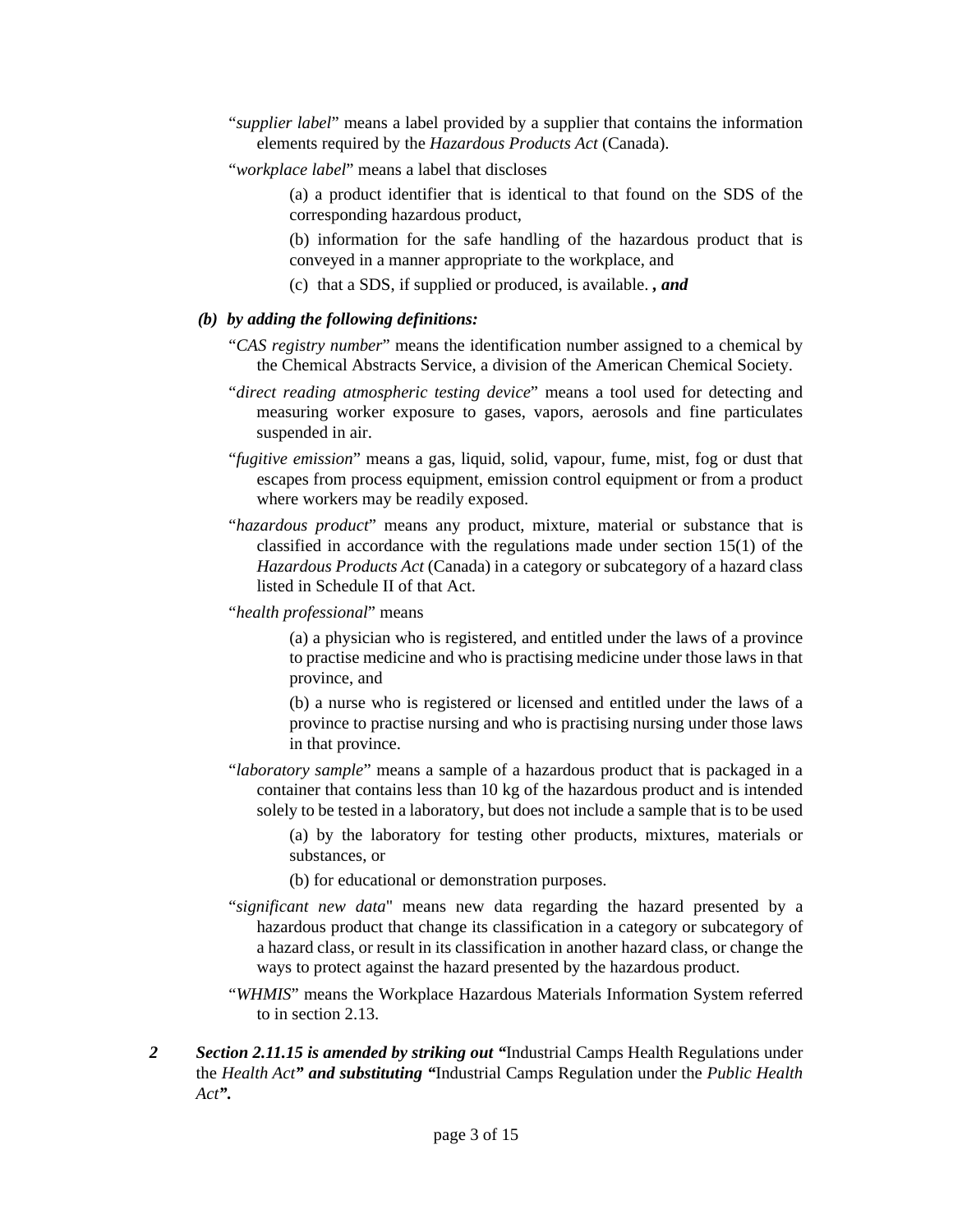# *3 Section 2.13 is repealed and the following substituted:*

## **Application**

- (2) Notwithstanding subsection (1), the provisions of this code in respect of a supplier label and a SDS do not apply if the hazardous product is
	- (a) an explosive as defined in section 2 of the *Explosives Act* (Canada),
	- (b) a cosmetic, device, drug or food as defined in section 2 of the *Food and Drugs Act* (Canada),
	- (c) any pest control product as defined in section 2 of the *Pest Control Products Act* (Canada),
	- (d) a nuclear substance, as defined in section 2 of the *Nuclear Safety and Control Act* (Canada), that is radioactive, or
	- (e) any consumer product as defined in section 2 of the *Canada Consumer Product Safety Act*.
- (3) Notwithstanding subsection (1), this code does not apply if the hazardous product is
	- (a) wood or a product made of wood,
	- (b) tobacco or a tobacco product as defined in section 2 of the *Tobacco and Vaping Products Act* (Canada),
	- (c) a manufactured article,
	- (d) being transported or handled pursuant to the requirements of the *Transportation of Dangerous Goods Act* (Canada) or the *Transport of Dangerous Goods Act*, or
	- (e) cannabis as defined in section 1 of the *Cannabis Control and Licensing Act*.
- (4) Notwithstanding subsection (1), sections 2.13.2 to 2.13.20 do not apply to a hazardous waste except that the manager must ensure the safe storage and handling of a hazardous waste generated at that mine through the combination of identification, employee education and training, and information required by this code.

## **Use, Storage, Handling**

- **2.13.2** (1) The manager must ensure that a hazardous product is not used, stored, or handled at a mine, unless all the applicable requirements of this code in respect of labels, product identifiers, SDSs, and worker education and training are complied with.
	- (2) Notwithstanding subsection (1), the manager may store a hazardous product at a mine while actively seeking information required by this code, if the manager ensures that
		- (a) the product is stored in a manner that does not pose a risk to the health and safety of a worker or the environment,
		- (b) access to the hazardous product is controlled,
		- (c) the length of time in storage is tracked and must not exceed a period of 90 days at which point the product should be disposed of in accordance with Part 10, and

**<sup>2.13.1</sup>** (1) Subject to subsections (2) to (4), sections 2.13.2 to 2.13.20 apply to managers and workers in respect of hazardous products used, stored, or handled at a mine.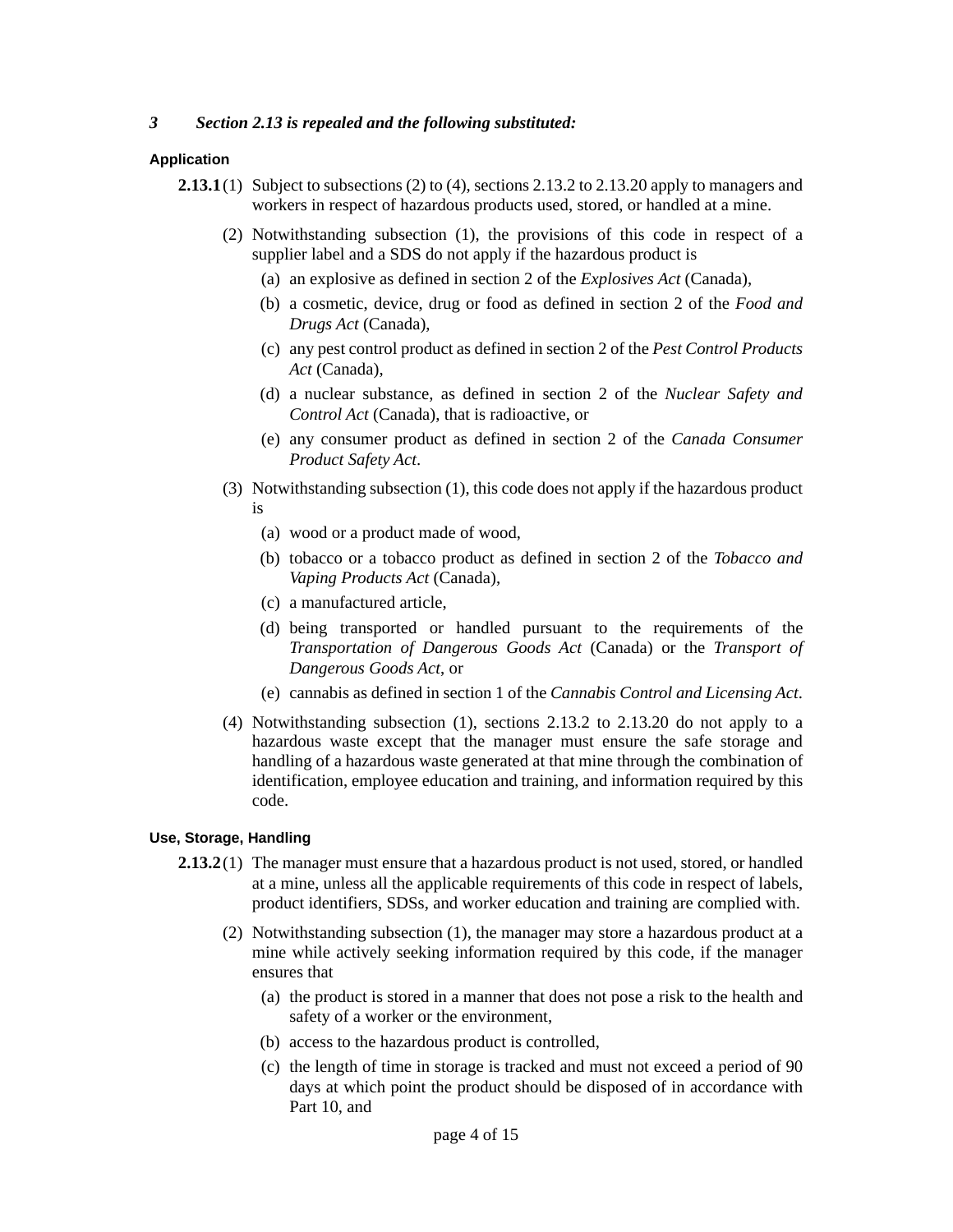(d) a worker who works with or may be exposed to the stored hazardous product is trained in the procedures to be followed in case of an emergency involving the hazardous product.

## **WHMIS Program**

- **2.13.2.1** If hazardous products are used at the mine the manager, in cooperation with the OHSC, must establish and maintain an effective WHMIS program, that
	- (a) is related to the Health and Safety Program required by section 1.6.9 and any other training, instruction and prevention programs for the mine,
	- (b) addresses applicable requirements in the Hazardous Products Regulations (Canada) and this code,
	- (c) is reviewed at least annually, or more frequently if required by a change in work conditions or available hazard information,
	- (d) provides for the periodic evaluation of the knowledge of workers using suitable means such as tests and practical demonstrations, and
	- (e) ensures, so far as is reasonably practical, that the program of worker education and training required by sections 2.13.3 and 2.13.4 (1) results in a person being able to apply the information as needed to protect their health and safety.

## **Worker Education**

- **2.13.3** (1) The manager must ensure that general WHMIS education, as it pertains to the mine, is provided to workers on the
	- (a) elements of the WHMIS program,
	- (b) major hazards of the hazardous products in use at the mine,
	- (c) rights and responsibilities of suppliers, manager and workers, and
	- (d) content required on labels and SDSs, and the significance of this information.
	- (2) The manager must ensure that a person who works with a hazardous product or may be exposed to a hazardous product in the course of his or her work activities is informed about all hazard information received from a supplier concerning that hazardous product as well as any further hazard information of which the manager is aware or reasonably ought to be aware concerning the use, storage, and handling of that hazardous product.
	- (3) If a hazardous product is produced at a mine, the manager must ensure that a person who works with or in proximity to that hazardous product, or may be exposed to that hazardous product in the course of his or her work activities, has access to all hazard information of which the manager is aware or reasonably ought to be aware concerning that hazardous product and its use, storage, and handling.

## **Worker Training**

- **2.13.4** (1) The manager must ensure that a person who works with a hazardous product or may be exposed to a hazardous product is instructed in
	- (a) the content of the applicable supplier label and workplace label, and the purpose and significance of the information contained on those labels,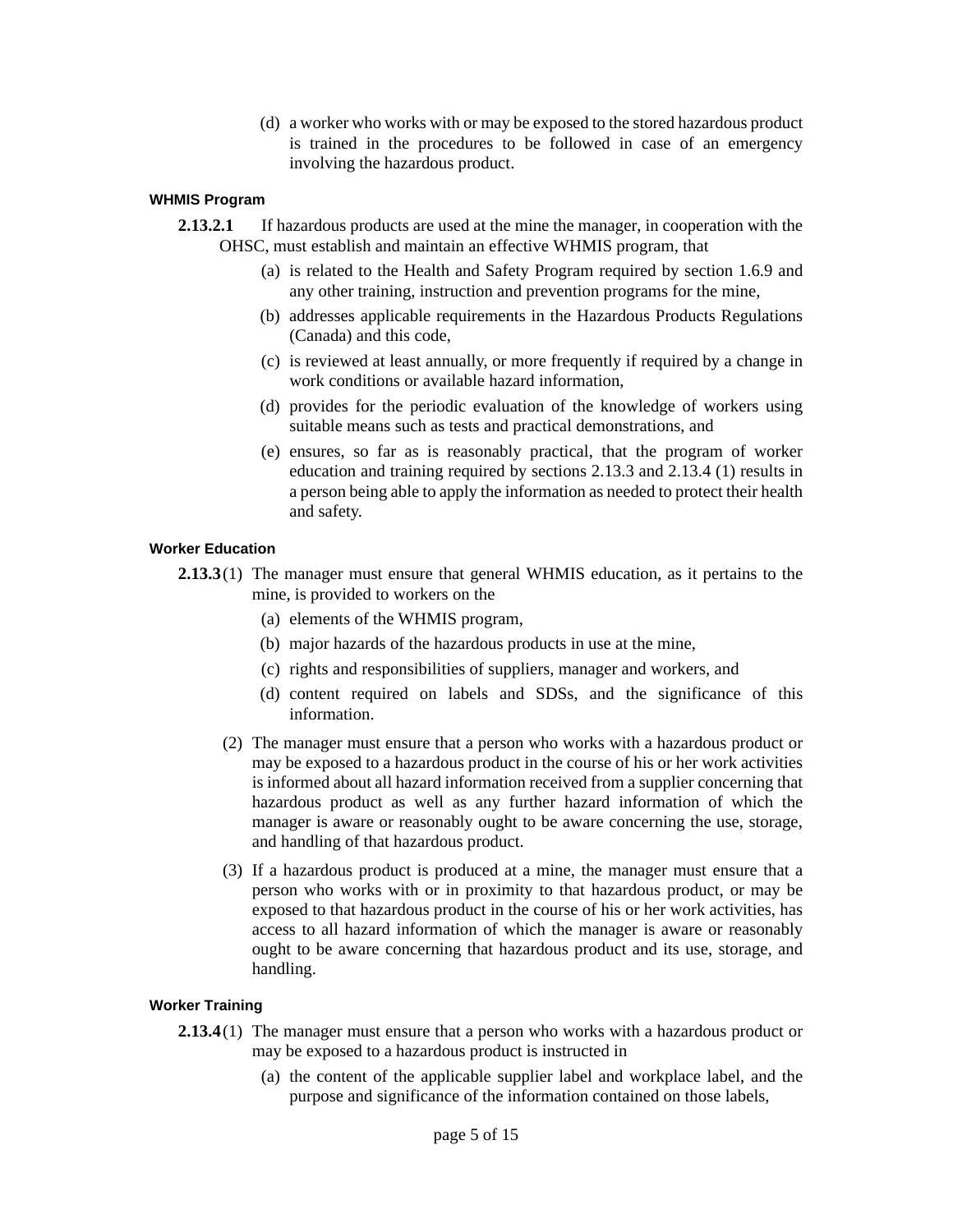- (b) the content required on a SDS and the purpose and significance of the information contained on the SDS,
- (c) procedures for the safe use, storage, handling, and disposal of a hazardous product,
- (d) the safe use, storage, handling, and disposal of a hazardous product contained or transferred in
	- (i) a pipe,
	- (ii) a piping system including valves,
	- (iii) a process or reaction vessel, or
	- (iv) a tank car, tank truck, ore car, conveyor belt, or similar conveyance,
- (e) procedures to be followed where fugitive emissions are present,
- (f) procedures to be followed in case of an emergency involving a hazardous product, and
- (g) how to access or obtain the information at the mine referred to in paragraphs (a) to (f).
- (2) The manager of a mine must ensure that the instruction required by subsection (1) is developed and implemented specifically for that mine.

#### **Supplier Label**

- **2.13.5** (1) Subject to any exemptions from labelling requirements in the Hazardous Products Regulations (Canada) and this section, the manager must ensure that the container of a hazardous product or a hazardous product received at a mine is labeled with a supplier label.
	- (2) Subject to subsection (3), as long as any amount of a hazardous product remains at a mine in the container in which it was received from the supplier, the manager must not remove, deface, modify, or alter the supplier label.
	- (3) If a label applied to a hazardous product or a container of a hazardous product becomes illegible or is accidentally removed from the hazardous product or the container, the manager must replace the label with either a supplier label or a workplace label.
	- (4) If a manager imports and receives a hazardous product under the Hazardous Products Regulations (Canada) at the mine, without a supplier label or with a supplier label that does not comply with the Hazardous Products Regulations (Canada), the manager must affix a workplace label that meets the requirements of the Hazardous Products Regulations (Canada).
	- (5) The manager must update the labels or the information on containers as soon as significant new data is provided to the manager by the supplier.
	- (6) A manager who has received an unpackaged hazardous product, or a hazardous product transported as a bulk shipment, to which, under the exemption in the Hazardous Products Regulations (Canada), a supplier label has not been affixed or attached, must apply a supplier label to the container of the hazardous product or to the hazardous product at the mine.
	- (7) Subsections (2) and (3) do not apply if a label is removed under normal conditions of use of a hazardous product that is in a container that has a capacity of 3 ml or less and the label interferes with the normal use of the product.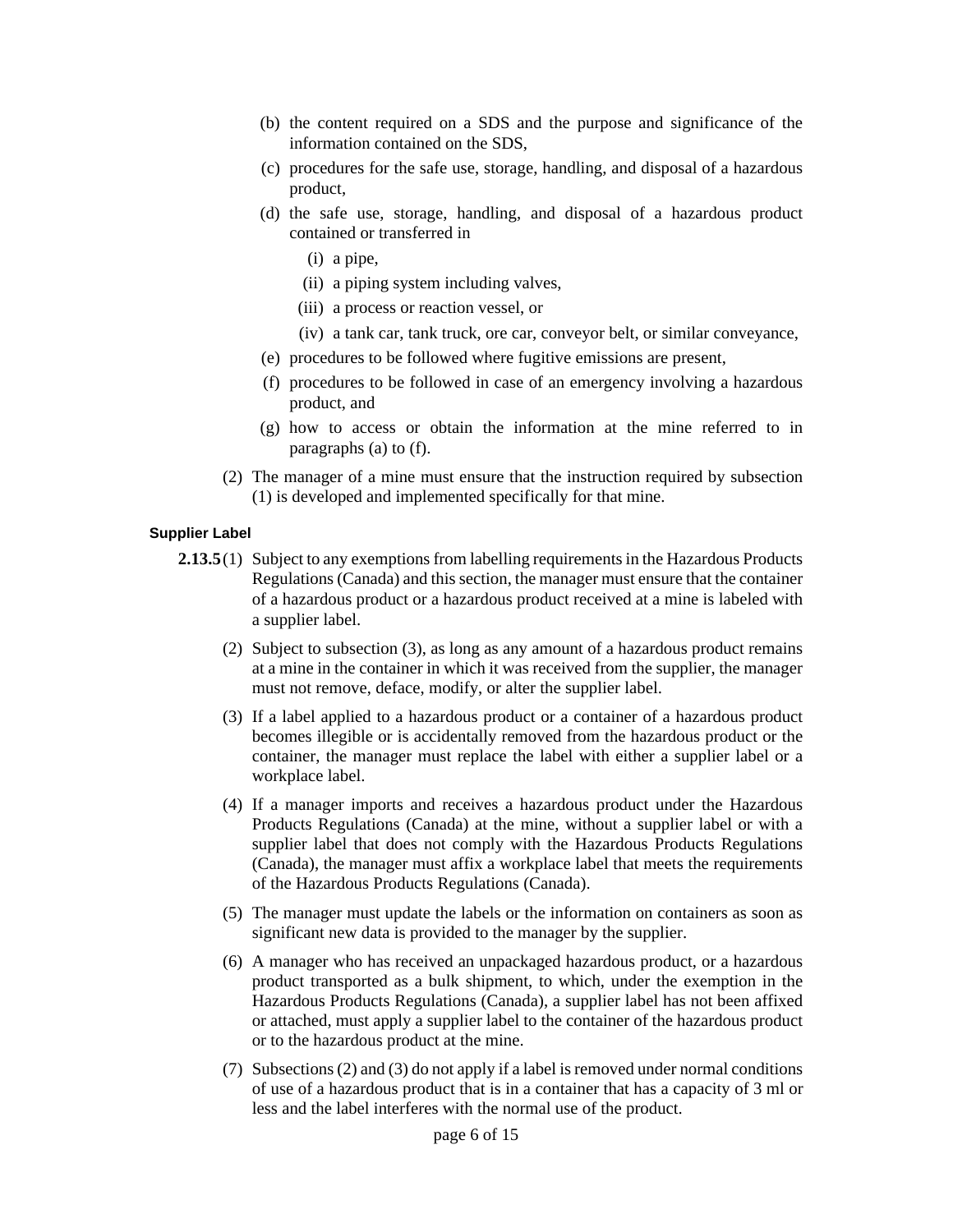### **Workplace Label for Hazardous Products Produced at a Mine**

- **2.13.6**(1) If a process produces a hazardous product at a mine, the manager must ensure that the hazardous product or the container of the hazardous product has applied to it a workplace label.
	- (2) For the purposes of subsection (1), "produces" does not include the production of a fugitive emission.
	- (3) Subsection (1) does not apply if the hazardous product is in a container that is intended to contain the hazardous product for sale or distribution and the container is, or is about to be, appropriately labeled.
	- (4) The manager must update the workplace label for a hazardous product produced by the mine as soon as significant new data are available to the manager.

#### **Workplace Label for Decanted Products**

- **2.13.7** (1) If a hazardous product at a mine is in a container other than the container in which it was received from a supplier, the manager must ensure that the container has applied to it a workplace label.
	- (2) Subsection (1) does not apply to a portable container that is filled directly from a container that has applied to it a supplier label or workplace label
		- (a) if the content of the container is clearly identified and the hazardous product
			- (i) is under the control of and is used exclusively by the worker who filled the portable container, and
			- (ii) is used only during the shift in which the portable container was filled, or
		- (b) if all of the hazardous product is required for immediate use.

#### **Identification of a Product in Piping Systems and Vessels**

**2.13.8** If a hazardous product at a mine is contained or transferred in a pipe, a piping system including valves, a process vessel, a reaction vessel, or a tank car, tank truck, ore car, conveyor belt, or similar conveyance, the manager must ensure the safe use, storage, and handling of the hazardous product through worker training and the use of colour coding, labels, placard, or any other mode of identification.

#### **Placard Identifiers**

- **2.13.9** If the hazardous product is not in a container, or in a container in a form intended for export, the manager may fulfill the labeling requirements under sections 2.13.5, 2.13.6 and 2.13.7 by posting a placard which:
	- (a) discloses the information required for a workplace label, and
	- (b) is of a size and in locations so that the information is conspicuous and clearly legible to workers.

#### **Laboratory Label**

**2.13.10**(1) If a laboratory sample of a hazardous product is the subject of a labelling exemption under the Hazardous Products Regulations (Canada), a label provided by the supplier and affixed to, printed on or attached to the container of the product received at the mine that discloses the following information in place of the information required under the Hazardous Products Regulations (Canada)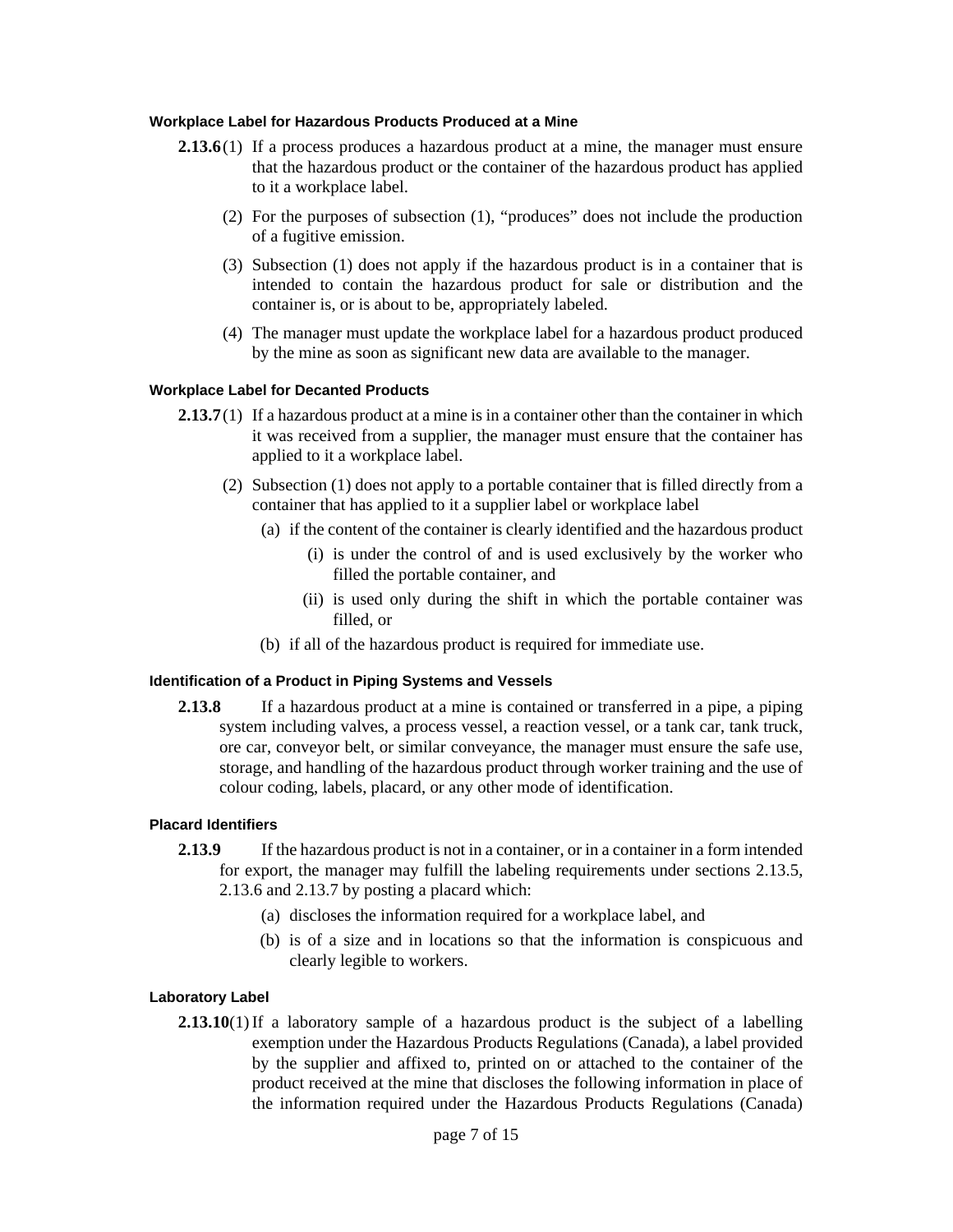complies with the requirements of section 2.13.5 of this code with respect to a supplier label:

- (a) the chemical name or generic chemical name of any material or substance in the hazardous product that, individually, is classified, pursuant to the *Hazardous Products Act* (Canada) and the Hazardous Products Regulations (Canada), in any category or subcategory of a health hazard class and is present above the relevant concentration limit, or is present at a concentration that results in the mixture being classified in a category or subcategory of any health hazard class, if known by the supplier;
- (b) the statement "Hazardous Laboratory Sample. For hazard information or in an emergency, call" followed by an emergency telephone number for the purpose of obtaining information that must be provided on the SDS of the hazardous product.
- (2) If a hazardous product is in a container other than the container in which it was received from a supplier, or is produced in the workplace, the manager is exempt from the requirement set out in section 2.13.7 if the hazardous product
	- (a) is a laboratory sample,
	- (b) is intended by the manager solely for use, analysis, testing or evaluation in a laboratory, and
	- (c) is clearly identified through a combination of
		- (i) a mode of identification visible to workers at the mine, and
		- (ii) worker education and training required by this code.
- (3) The manager must ensure that the mode of identification and worker education and training referred to in subsection (2) (c) enable the worker to readily identify and obtain either the information required on a SDS, if one has been produced, or a label or document disclosing the information referred to in subsections (1) (a) and (b) with respect to the hazardous product or the laboratory sample.

## **Supplier SDS**

- **2.13.11**(1) A manager who acquires a hazardous product for use, handling or storage at a mine must obtain a supplier SDS in respect of that hazardous product that complies with the requirements of the Hazardous Products Regulations (Canada).
	- (2) If a supplier SDS obtained under subsection (1) in respect of a hazardous product is 3 years old or older, the manager must obtain from the supplier an up-to-date supplier SDS in respect of any of the hazardous product that remains at the mine.
	- (3) Subsection (2) does not apply if
		- (a) the manager has obtained written confirmation from the supplier that
			- (i) the SDS has not changed, or
			- (ii) the up-to-date supplier SDS does not apply to the hazardous product, or
		- (b) it is not practical for the manager to obtain the up-to-date SDS or written confirmation under paragraph (a).
	- (4) If the manager is unable to obtain a SDS as required by subsection (2), the manager must add any significant new data or new hazard information applicable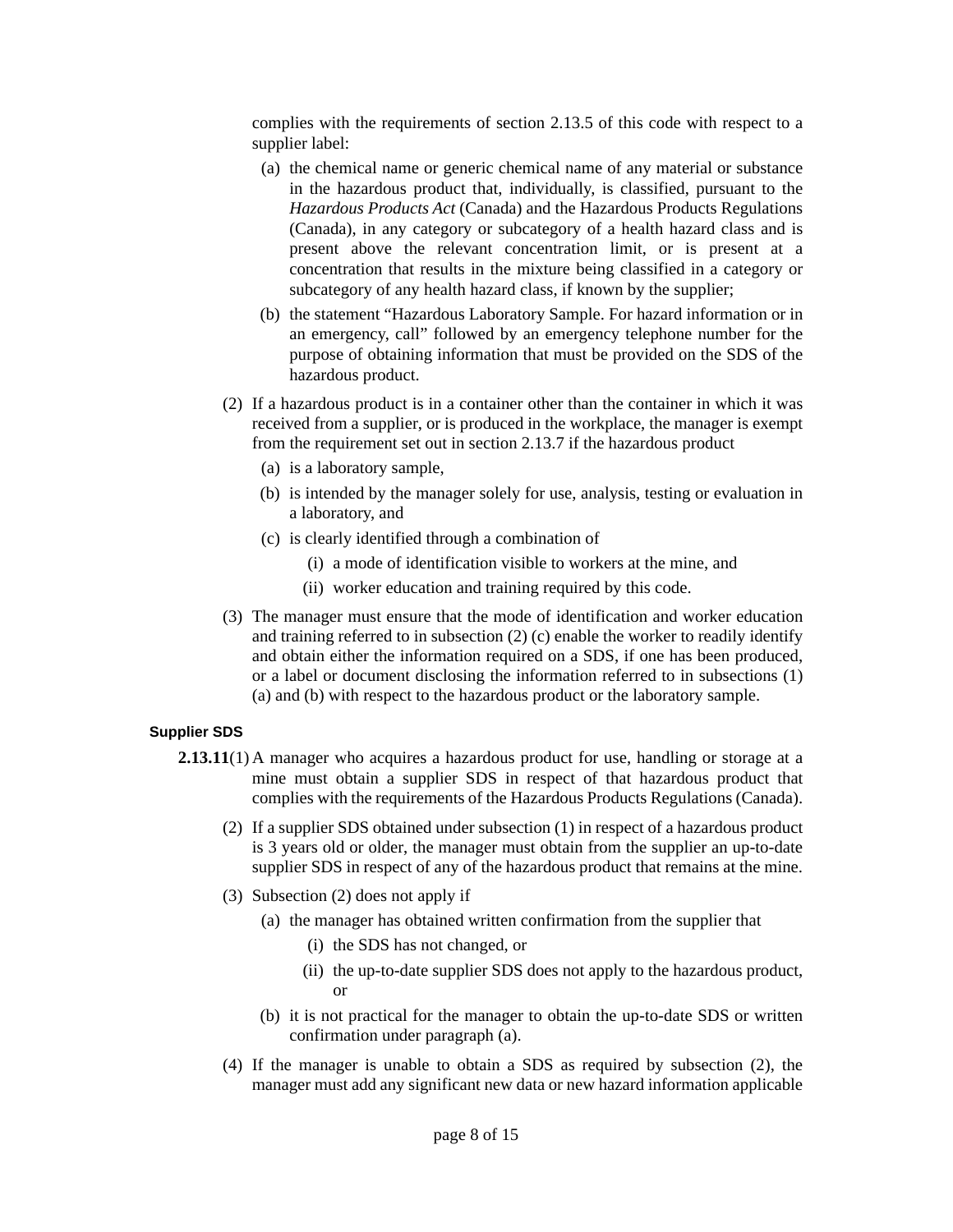to that hazardous product that the manager is aware of, or reasonably ought to be aware of, on the basis of the ingredients disclosed in that document.

- (5) The manager may provide a SDS in a format different from the format provided by the supplier or containing additional hazard information, if
	- (a) the SDS provided by the manager, subject to section 2.13.15, includes no less content than the supplier SDS, and
	- (b) the supplier SDS is available at the mine and the manager-provided SDS indicates that fact.
- (6) If a supplier is exempted by the Hazardous Products Regulations (Canada) from the requirement to provide a SDS for a hazardous product, the manager is exempt from the requirement to obtain and provide a SDS for that hazardous product.

## **Employer SDS**

- **2.13.12**(1) If a process produces a hazardous product at the mine, the manager must prepare a SDS in respect of the product which discloses, subject to section 2.13.15, the information required under the Hazardous Products Regulations (Canada).
	- (2) For the purpose of subsection (1), "produces" does not include the production of a fugitive emission, nor does it include intermediate products undergoing reaction within a reaction or process vessel.
	- (3) The manager must update the SDS referred to in subsection (1) as soon as practical after significant new data or new hazard information becomes available to the manager.

## **Availability of SDS**

- **2.13.13**(1) The manager must ensure that a copy of a SDS required by section 2.13.11 or 2.13.12 is made readily available
	- (a) at the mine to workers who may be exposed to the hazardous product, and
	- (b) to the OHSC, as applicable.
	- (2) If the manager is required by subsection (1) to make a SDS readily available, the OHSC, as applicable, must be consulted on the means on how best to achieve SDS accessibility in the workplace.

#### **Availability of Toxicological Data**

- **2.13.13.1** Subject to section 2.13.15 of this code, if a mine manufactures a hazardous product at the mine, the manager must disclose as quickly as practical the source of any toxicological data used in preparing the SDS required by section 2.13.12 (1) at the request of
	- (a) any concerned worker at the mine,
	- (b) the occupational health and safety committee, or
	- (c) an inspector.

#### **Deletions from SDS**

**2.13.14** If a manager claims an exemption under section 2.13.15, the manager may delete the information that is the subject of the claim from the SDS required by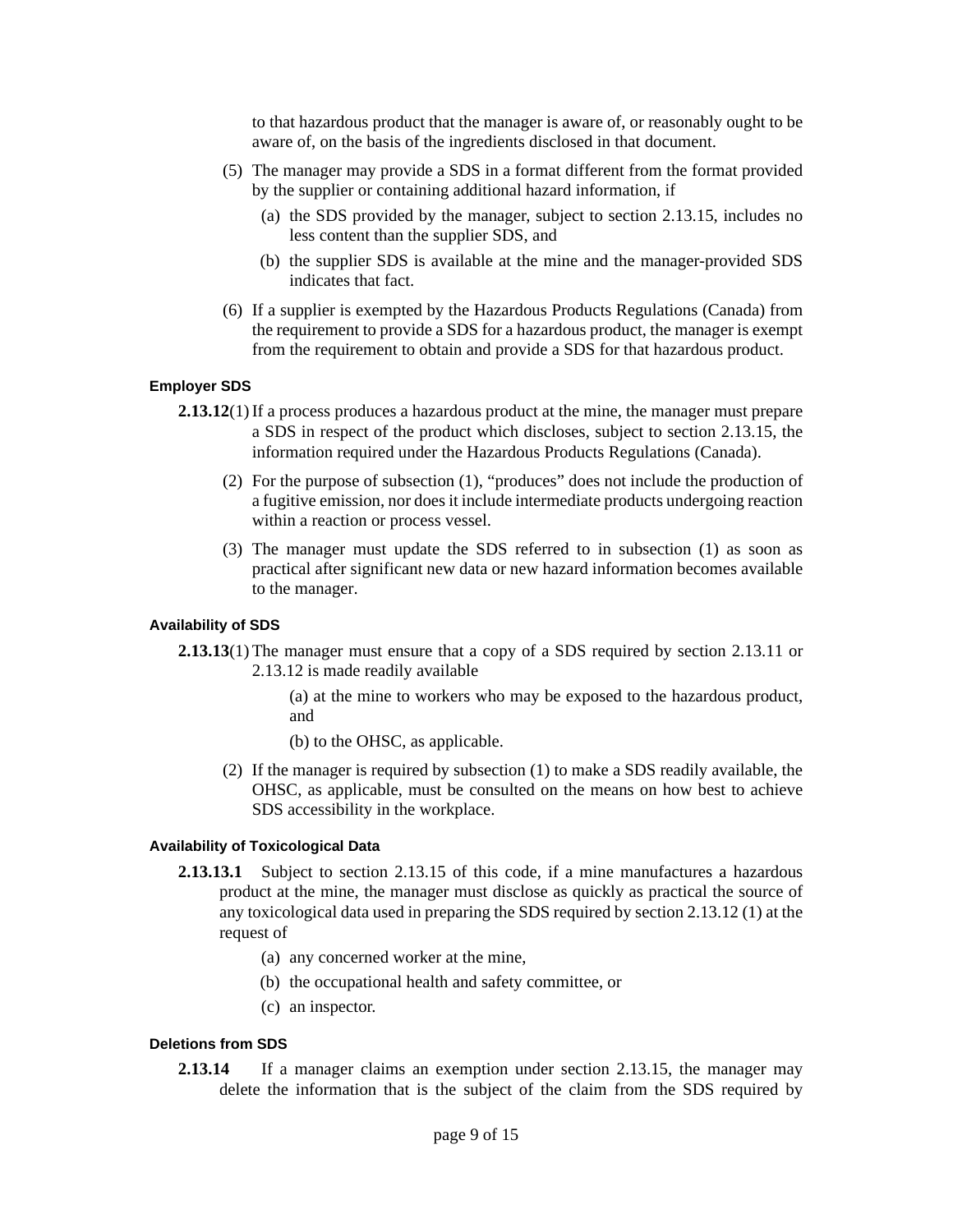sections 2.13.11 and 2.13.12 for the time period in subsection 2.13.15 (8) but may not delete hazard information.

#### **Confidential Business Information**

- **2.13.15**(1) A manager who is required, under this code, to disclose any of the following information on a label or SDS may, if the manager considers it to be confidential business information, claim an exemption from the requirement to disclose the information:
	- (a) in the case of a material or substance that is a hazardous product,
		- (i) the chemical name of the material or substance,
		- (ii) the CAS registry number, or any other unique identifier, of the material or substance, and
		- (iii) the chemical name of any impurity, stabilizing solvent or stabilizing additive that is present in the material or substance, that is classified in a category or subcategory of a health hazard class under the *Hazardous Products Act* (Canada) and that contributes to the classification of the material or substance in the health hazard class under that Act;
	- (b) in the case of an ingredient that is in a mixture that is a hazardous product,
		- (i) the chemical name of the ingredient,
		- (ii) the CAS registry number, or any other unique identifier, of the ingredient, and
		- (iii) the concentration or concentration range of the ingredient;
	- (c) in the case of a material, substance or mixture that is a hazardous product, the name of any toxicological study that identifies the material or substance or any ingredient in the mixture;
	- (d) the product identifier of a hazardous product, being its chemical name, common name, generic name, trade name or brand name;
	- (e) information about a hazardous product, other than the product identifier, that constitutes a means of identification;
	- (f) information that could be used to identify a supplier of a hazardous product.
	- (2) A claim under subsection (1) must be made under the *Hazardous Materials Information Review Act* (Canada) and must be filed in accordance with the procedures established under that Act and the regulations made under it.
	- (3) A manager is deemed to comply with this code if the manager produces a hazardous product in the workplace and files a claim for exemption under subsection 11 (2) (a) or (b) (i) or (ii) of the *Hazardous Materials Information Review Act* (Canada), and the manager prepares a SDS in respect of that hazardous product that discloses the following in place of the information elements listed in section 3 (1) (a), (b), (c) and (d) or 3 (2) (a), (b) and (c) of Schedule 1 of the Hazardous Products Regulations (Canada):
		- (a) in the case of a hazardous product that is a material or substance, the generic chemical name of the material or substance;
		- (b) in the case of a hazardous product that is a mixture, the generic chemical name of each material or substance in the mixture that, individually, is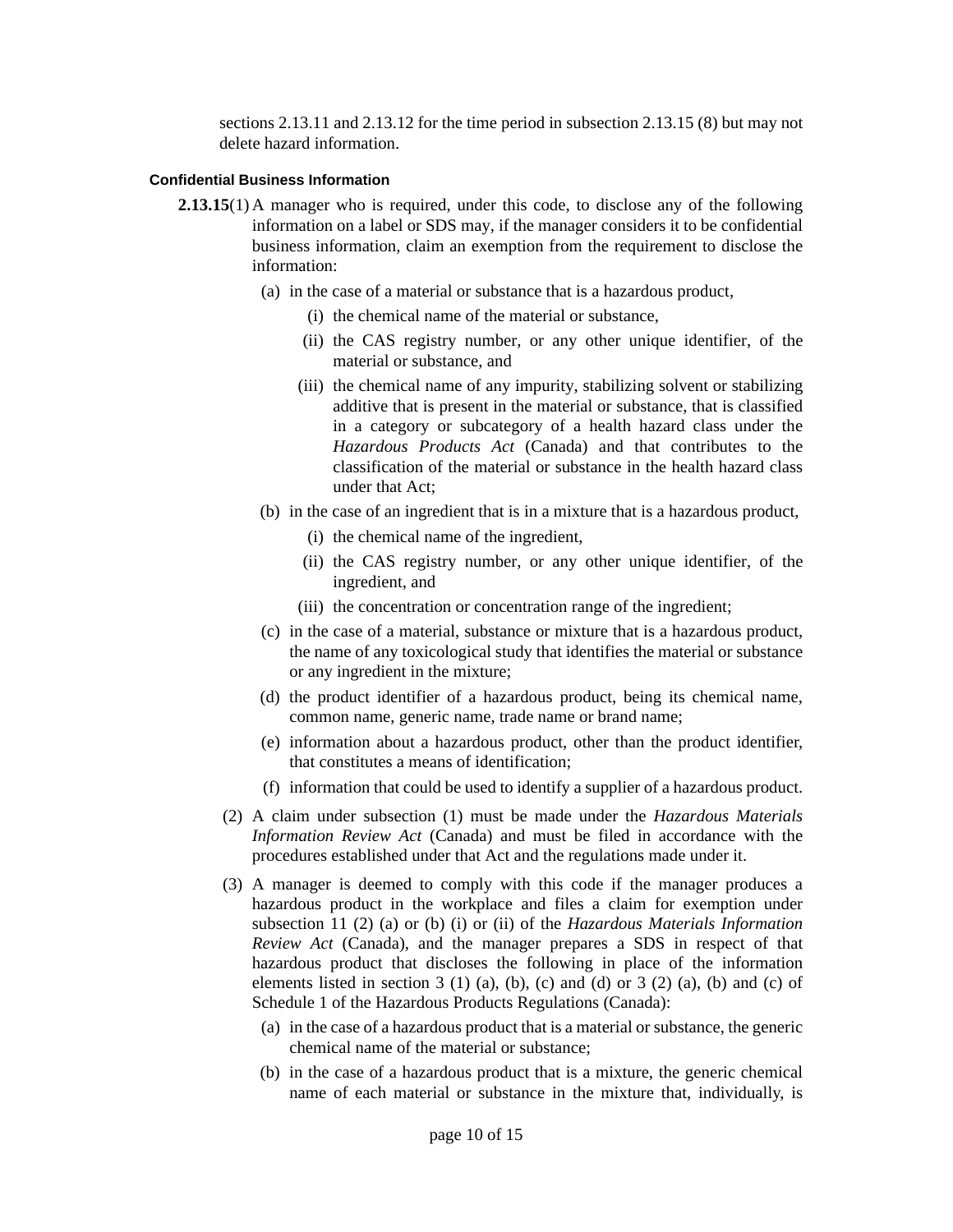classified in any category or subcategory of a health hazard class and is present above the applicable concentration limit or is present at a concentration that results in the mixture being classified in a category or subcategory of a health hazard class.

- (4) A manager is deemed to comply with this code if the manager produces a hazardous product at the mine and files a claim for exemption under subsection 11 (2) (b) (iii) of the *Hazardous Materials Information Review Act* (Canada), and the manager prepares a SDS in respect of that hazardous product that does not disclose the information element listed in section 3 (2) (d) of Schedule 1 of the Hazardous Products Regulations (Canada).
- (5) A manager is deemed to comply with this code if the manager produces a hazardous product at the mine and files a claim for exemption under subsection 11 (2) (d) of the *Hazardous Materials Information Review Act* (Canada), and the manager prepares a SDS in respect of that hazardous product that discloses, in place of the product identifier, a code name or code number for the product.
- (6) A manager who files a claim for exemption from a requirement to disclose information in respect of a hazardous product on a SDS or on a label must disclose on the SDS and, where applicable, on the label of the hazardous product or the container of the hazardous product,
	- (a) the date that the claim for exemption was filed, and
	- (b) the registry number assigned to the claim under the *Hazardous Materials Information Review Act* (Canada).
- (7) The requirements referred to in subsection (6) apply until
	- (a) in the case of an order that was issued by a screening officer under the *Hazardous Materials Information Review Act* (Canada), the end of the period that begins on the final disposition of the proceedings under that Act in relation to the claim for exemption and does not exceed the period specified in the order, or
	- (b) in any other case, the end of the period not exceeding 30 days after the final disposition of the proceedings in relation to the claim for exemption.
- (8) Information that a manager considers to be confidential business information is exempt from disclosure from the time a claim is filed under subsection (2) until the final disposition of the proceedings under the *Hazardous Materials Information Review Act (Canada)* in relation to the claim and for a period of 3 years after that if the claim is found to be valid.
- (9) A manager who receives notice of a decision made under the *Hazardous Materials Information Review Act* (Canada) that the manager's claim or a portion of the manager's claim for exemption from a requirement to provide information in respect of a hazardous product on a SDS or a label is valid must, during the period beginning no later than the end of the applicable period specified in subsection (7) of this section and on compliance with any order issued under subsection 16 (1) or 17 (1) of the *Hazardous Materials Information Review Act*  (Canada), if applicable, and ending on the last day of the exemption period, in respect of the sale or importation of the hazardous product, disclose on the SDS and, if applicable, on the label of the hazardous product or container in which the hazardous product is packaged, the following information: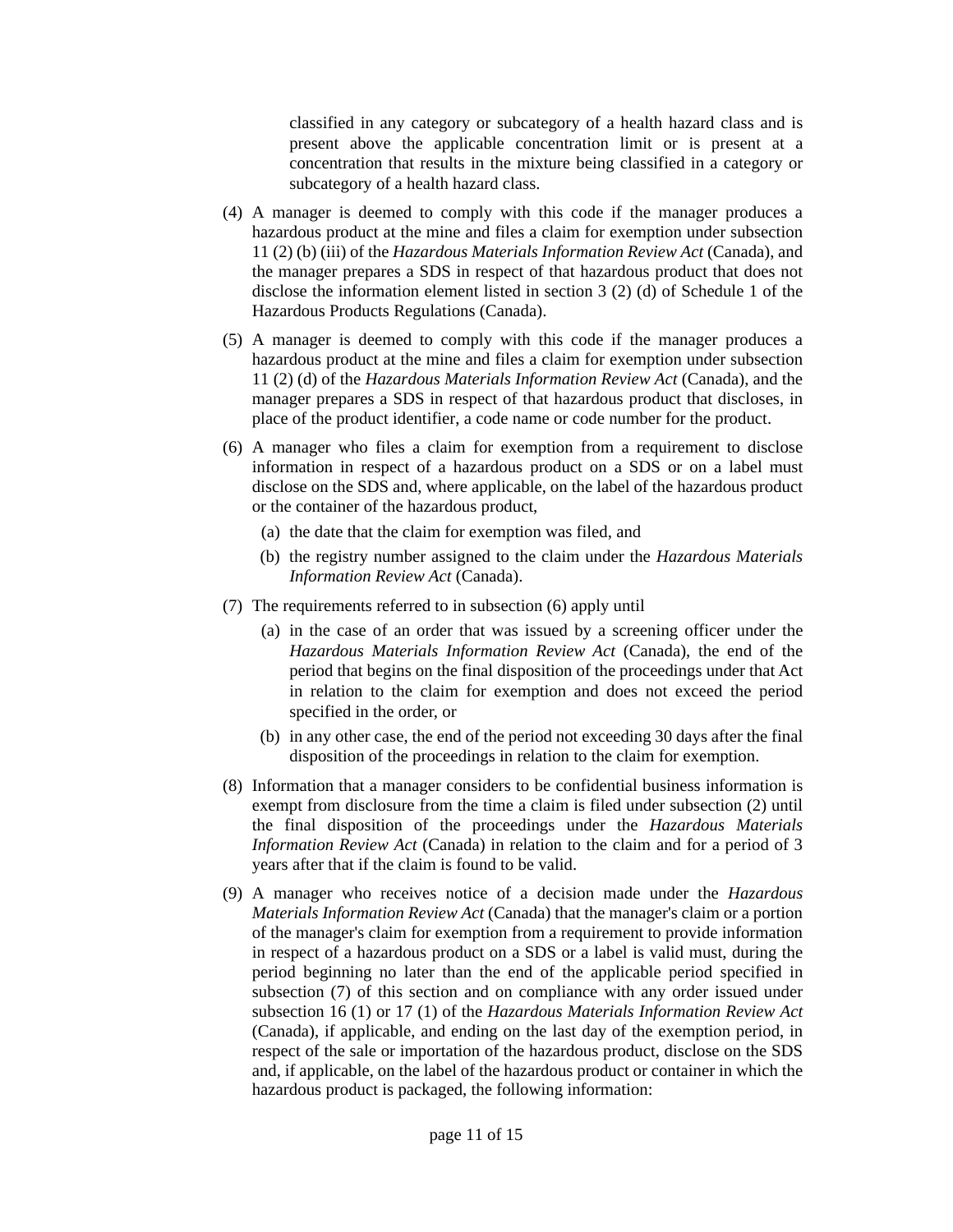- (a) a statement that an exemption has been granted;
- (b) the date of the decision granting the exemption;
- (c) the registry number assigned to the claim under the *Hazardous Materials Information Review Act* (Canada).
- (10) A manager who makes a claim under subsection (1) must abide by the decisions and orders issued under the *Hazardous Materials Information Review Act* (Canada).
- (11) An appeal from a decision or order referred to in subsection (10) may be made under and in accordance with the *Hazardous Materials Information Review Act* (Canada) and any regulations made under that Act.

# **Confidentiality of Information**

- **2.13.16**(1) Where an inspector enforcing this code obtains information under section 46 (2) (e) of the *Hazardous Materials Information Review Act* (Canada), the person to whom the information is communicated must keep it confidential and must not disclose the information to any person except for the purposes of enforcement of this code.
	- (2) A person to whom information is disclosed pursuant to subsection (1) must keep the information confidential.

## **Disclosure of Information in Medical Emergencies**

- **2.13.17**(1) The manager must, in respect of a hazardous product present or which was present at the mine, provide information respecting the hazardous product, including confidential business information in the possession of the manager to a health professional who requests information on the hazardous product for rendering medical treatment to a person in an emergency.
	- (2) Any information that, by virtue of an exemption under the *Hazardous Materials Information Review Act* (Canada) or this code, is not required to be disclosed on the SDS but has nevertheless been provided by a manager to any health professional who requests that information for the purpose of making a medical diagnosis of, or rendering medical treatment to, a person in a medical emergency must be kept confidential, except for the purpose for which it was provided, if the health professional has been informed by the manager that the information is to be kept confidential.

## **Prohibition Against Disclosure**

**2.13.18** A person must not use, disclose, or release information protected as confidential business information under this code except as provided by sections 2.13.16 and 2.13.17.

## **Materials not Classed as Hazardous Products**

- **2.13.19** The manager must ensure that persons who work with, or may be exposed to a hazardous product, comply with the procedures for the safe storage, handling, and use of those products, including the wearing of suitable personal protective equipment, as described in the SDS for those products.
- *4 Section 3.1.2 is amended*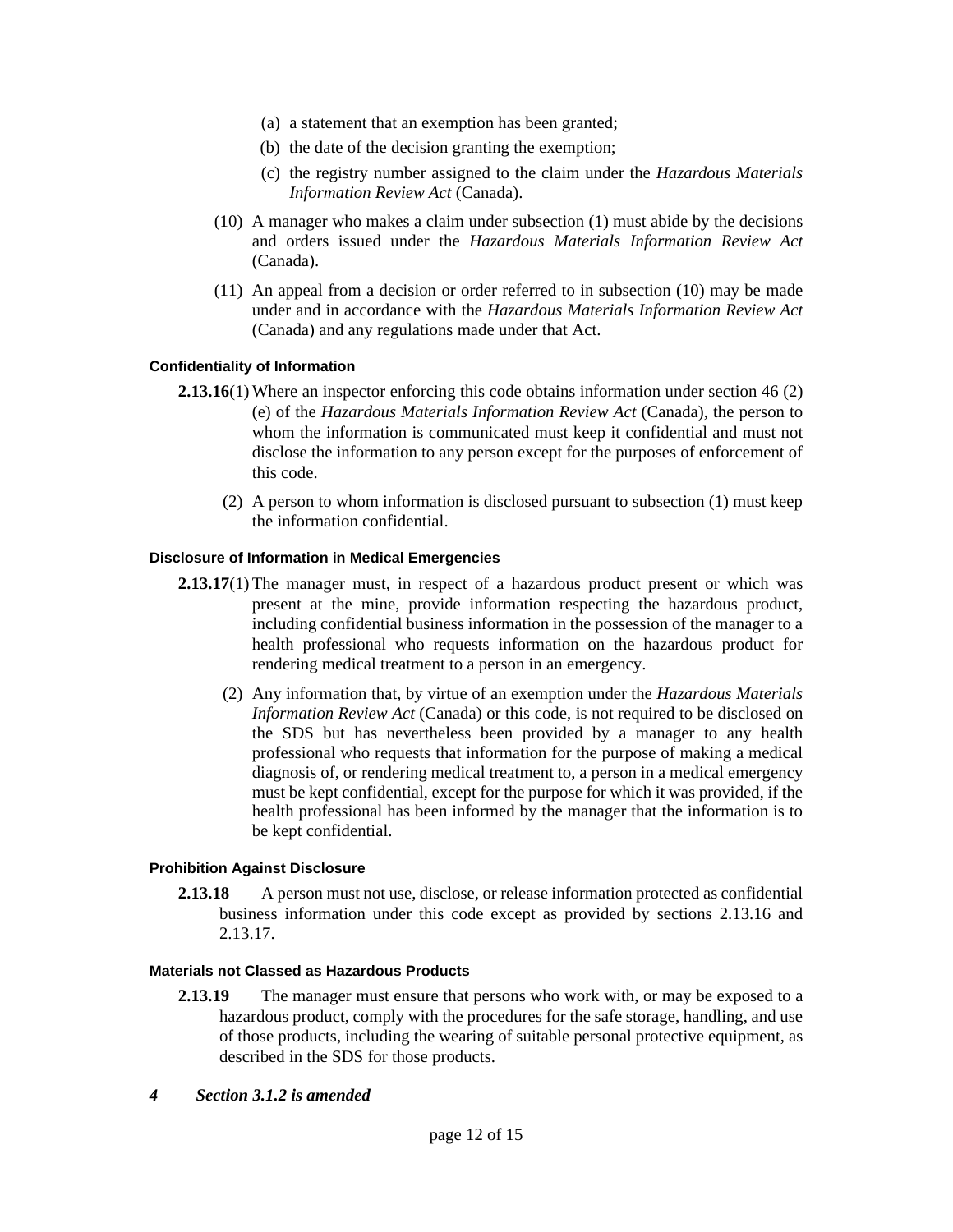- *(a) by renumbering the section as 3.1.2 (1) and adding "*cannabis*" after "*intoxicating liquor,*", and*
- *(b) by adding the following subsection:* 
	- (2) In subsection (1), "cannabis" means cannabis as defined in the *Cannabis Control and Licensing Act*, but does not include medical cannabis or industrial hemp as defined in that Act.
- *5 The following is added after section 3.3.5:*

# **Avalanche Safety**

## **Avalanche Safety Program**

- **3.3.6** (1) The mine manager must ensure that a written avalanche risk assessment is conducted in accordance with the *Technical Aspects of Snow Avalanche Risk Management – Resources and Guidelines for Avalanche Practitioners in Canada (2016)* in areas where a person may be exposed to an avalanche as determined with reference to chapter 3 of the *Land Managers Guide to Snow Avalanche Hazards in Canada (2002)*.
	- (2) If avalanche risk is determined under subsection (1), no work may be conducted in the area of avalanche risk until an avalanche safety program is developed by a qualified professional, a professional member of the Canadian Avalanche Association or a person who has qualifications acceptable to the chief inspector.
	- (3) If eliminating avalanche risk is not practical, the avalanche safety program must include measures and procedures to minimize those risks to provide
		- (a) monitoring of weather, snow and avalanche conditions,
		- (b) implementation of closures, temporary evacuations or other measures, as specified in the avalanche safety program, and
		- (c) safe work procedures to be followed by persons working at the mine.
	- (4) The avalanche safety program must be integrated with the Mine Emergency Response Plan (MERP) referred to in section 3.7.1 (1) of this code.
- *6 Section 3.5.2 (1) is amended by striking out "*except as it exists in a flame safety lamp*".*
- *7 Section 3.12.4 is repealed.*
- *8 The following is added after section 4.4.17:*

## **Pressure vessels**

**4.4.17.1** Pressure vessels and associated components as defined in CSA B51-14 must be installed, certified, repaired and maintained in conformance with that standard.

# *9 Section 4.9.15 is repealed and the following substituted:*

## **Securing of equipment**

**4.9.15** No person shall place themselves under the raised box of a dump truck, bulldozer blade, scraper blade, loader bucket or similar equipment unless it is securely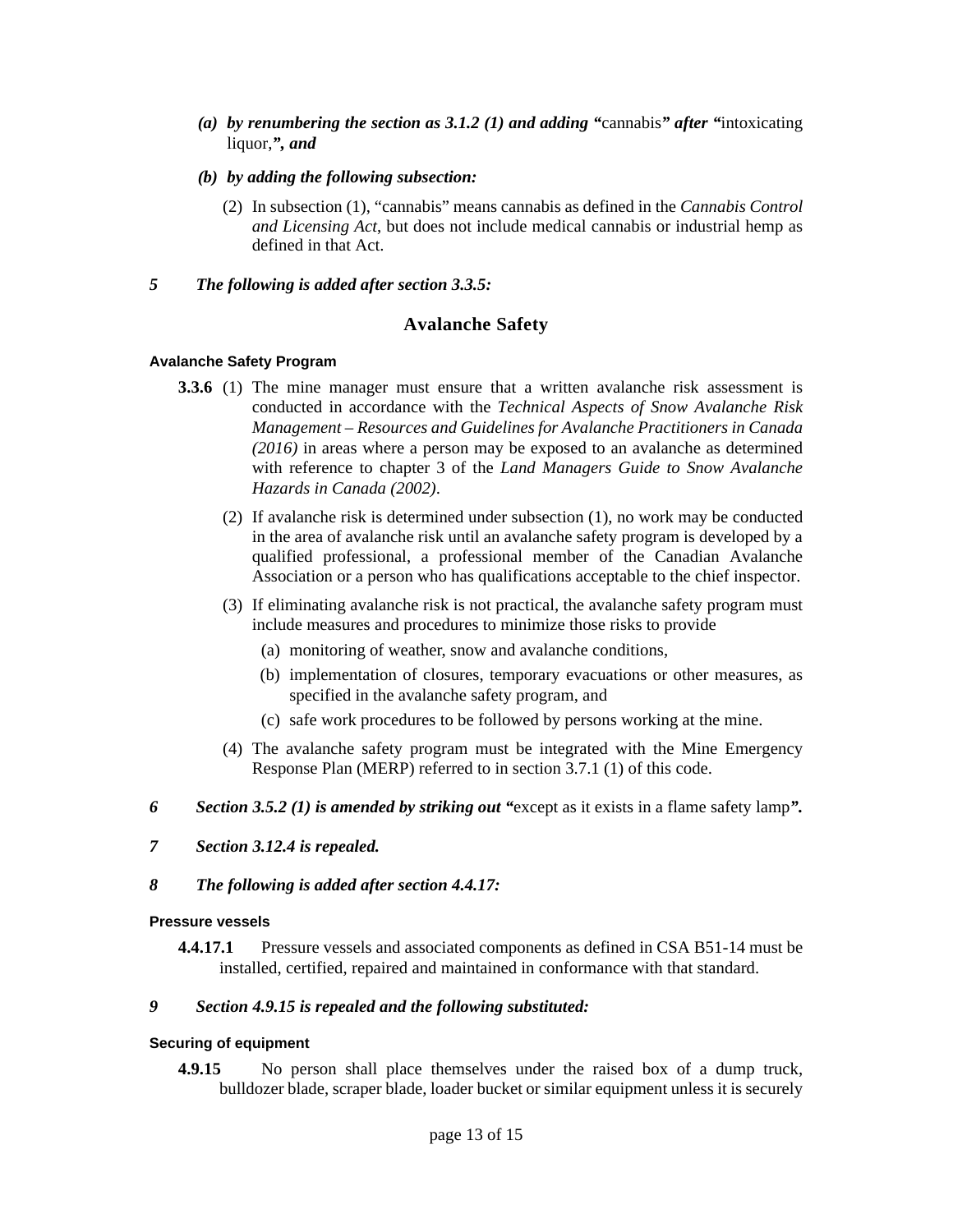and adequately blocked or otherwise secured independently of normal operating controls with suitable equipment that is designed for that purpose.

*10 Section 4.11.1 is amended by striking out "*section 4.11.2 to section 4.11.7*" and substituting "*section 4.9.15 and sections 4.11.2 to 4.11.7*".* 

# *11 Section 6.7.1 is repealed and the following substituted:*

# **Shift Inspections**

- **6.7.1** (1) Within three hours before the beginning of each shift in an underground coal mine, a fireboss must
	- (a) inspect with a suitable direct reading atmospheric testing device that is used, calibrated and maintained in accordance with the manufacturer's instructions that part of the mine and the roadways leading to it through which persons may be present or pass, and
	- (b) make a report on the results of his or her inspection.
	- (2) No person shall enter that part of the mine or the roadways referred to in subsection (1) until they have been inspected and declared safe by the fireboss.
- *12 Section 6.7.3 is amended by striking out "*with a locked flame safety lamp or equivalent device approved by a recognized testing agency, and suitable for the work required*" and substituting "*with a suitable direct reading atmospheric testing device that is used, calibrated and maintained in accordance with the manufacturer's instructions*".*

# *13 Section 9.11.1 is amended*

 *(a) in subsection (3) by striking out "*drilling operations*" and substituting "*exploration drilling operations*", and* 

# *(b) by adding the following subsection:*

- (7) For exploration drilling operations in coal or coal-bearing formations
	- (a) measures to manage the risk of loss of control of the drill hole due to an uncontrolled release of pressurized fluids must be taken,
	- (b) the following must be developed by a qualified professional and made available to an inspector upon request:
		- (i) a safe operating procedure including the following:
			- (A) gas detection and monitoring, including for flammable and toxic gases;
			- (B) any preventative equipment to be used to divert gases or prevent the uncontrolled release of pressurized fluids;
			- (C) training requirements for field and drilling personnel regarding procedures, assignment of responsibilities and operation of monitoring and preventative equipment;
		- (ii) requirements and procedures for decommissioning, which may include capping or cementing, to ensure that fluids will not leak from the drill hole, and